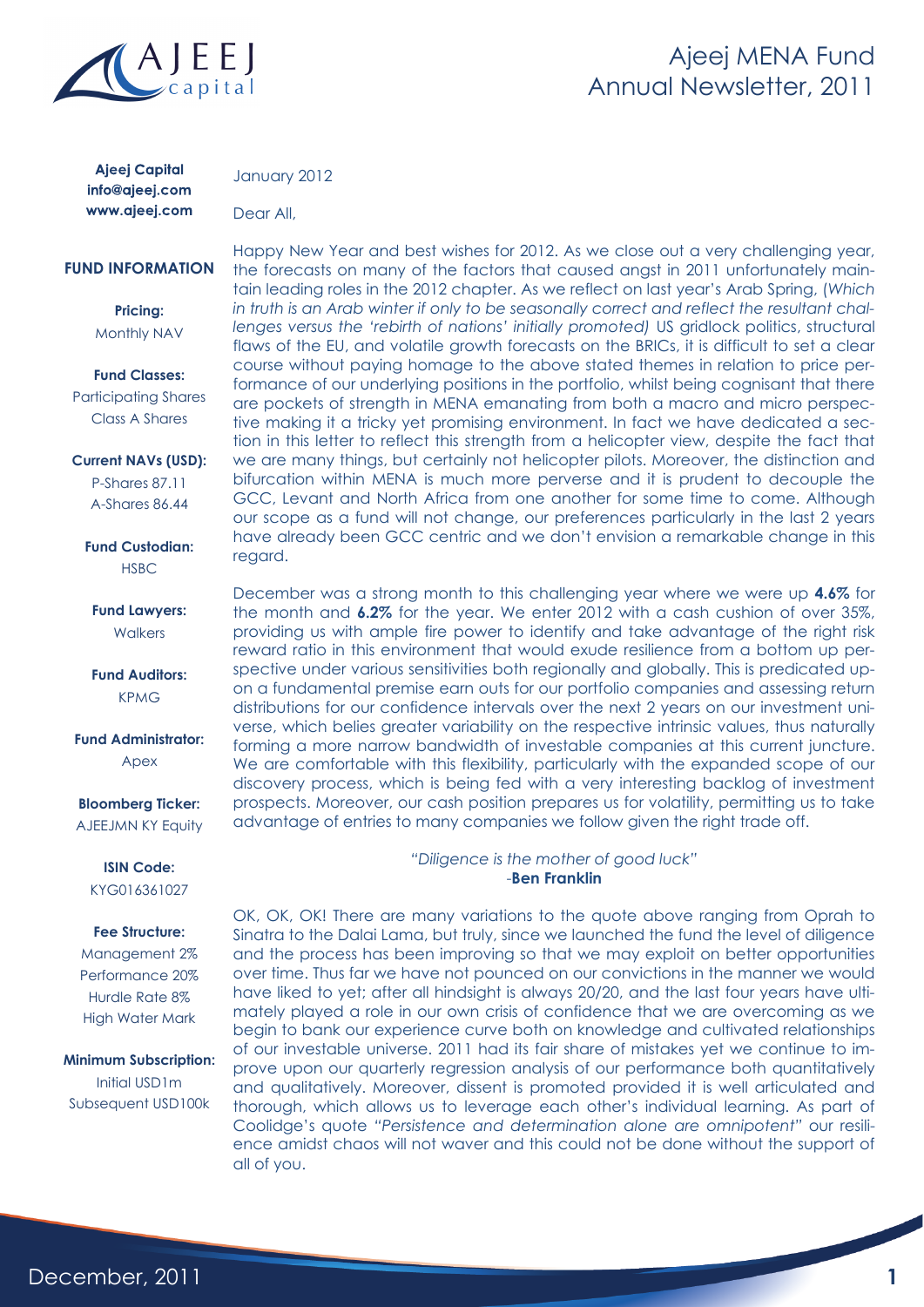

### **"The Good, the Bad and the Ugly"**

So unfortunately for those of us who experienced 2011 there was less of the former, but more of the latter, however the year was not without its shine amidst an otherwise general cloudy forecast. Of course the paradigm shifts are in action politically and we have spent a great deal of time analysing our house views on Egypt and the socioeconomic foundation that was erected over the past few decades. Not because we are vested per se, but due to the strategic importance of this market both from a political and investment landscape.

We will discuss the Ugly first and that has been the Egyptian market down -49.3% for the year. In July of '11 we had categorised the market as an enigma wrapped in a riddle, well thereafter the market unwound with the severe teething process leading to great pains and lack of visibility for this post revolution transition. The market drops were further pronounced in sectors such as real estate and financial services, but there was no true pocket of stability in this market. The Egyptian market was simply bad and ugly in 2011, and whilst this process is defining and longwinded it may also provide some interesting bottom up opportunities in 2012 (the EGX30 has rallied over 10% in January so far, as we are writing this letter) however, it continues to be a dangerous market to play in. Therefore, in 2012 one should tread the market with caution even if a compelling opportunity is uncovered.

The Emirati markets were also dire in 2011 with index levels in Dubai hitting 5 year lows on what can only be described as pathetic volumes. Abu Dhabi was down -11.7% while Dubai was down -17.0%. The indices don't give an honest clear picture though, as especially the Abu Dhabi index is masked by its odd constituent weighting Qatar Telecom ("Qtel") cross-listing in Abu Dhabi represents 10% of the market whereas in its home market it accounts for half that). The banking sector was extremely resilient in Abu Dhabi with broad based recoveries, whilst the real estate companies hit life time lows going below there original IPO prices (and hence below par values) with drawdowns in excess of 50% for both former darlings. The market leader Etisalat was the main driver for the market drop given its weak corporate earnings trend. In contrast, in Dubai, where real estate provides greater index representation, Emaar down -25% for the year weighed heavily in the market. Banks in Dubai did not fare as well as Abu Dhabi, despite bettering other market industries. Former bellwethers Air Arabia and Tabreed were down -29% and -70% respectively....Ugh!!!! Both markets continue to have structural challenges and we see no reason why these challenges would desist in 2012; however, there still are interesting opportunities, albeit with limited play out in 2012 making the carry cost into the market high for the year. Moreover with strong bank performance in 2011 and challenges on corporate growth and liquidity this year the banks may have a tough time ahead of them. That being said, specifically in the banking sector valuations look compelling given the balance sheet risks and the phase of macro restructuring that is currently taking place. So the niggling question is what to do with this distressed real estate mainly in Abu Dhabi. Is it in play? Well for those that may be listed perhaps. Mubadala seems to be regretting its exposures but the distress is over done for certain names and perhaps worth paying attention to particularly if one can realise any physical trends on the market.

The Saudi market was by no means bad or ugly, but we also cannot say it was a strong year for the market being down -3.1%. We can tell you that if you *insured* **only** *cement* in 2012 you would have had the time of you your life. Unfortunately we did neither.... These two sectors were each up around 30% on average. The macro picture is undoubtedly robust with no clear deviations apparent and political succession is on track with no bold actions taking the "*road more travelled"* and essentially brushing this problem for a *snowy* day. These thoughts continue to resonate in people's minds along with regional geopolitics. Another matter that has recently dawned is of an operational persuasion, and related to the employment of Saudis, bestowing the onus on the private sector. This carrot and stick approach of maintaining going concern business through quota employment has been institutionalised through the Nitaqat program, frazzling quite of few companies. This unfortunately increases challenges for those operating a business in KSA and applies to quite a few of our portfolio companies, whereby (some even perhaps immaturely) blamed increased costs to this specific program. Pointing the finger at the powers that be is a big no-no in our parts, but don't worry they are still listed albeit less popular. From a market perspective Saudi volumes picked up as speculators in the market have been playing mid-caps Insurance and Agros driving their volumes and prices up with high spikes of liquidity. As we have previously explained to you, the relationship between real estate and public equities is an interesting one as they are inversely correlated on liquidity and ultimately price. Real estate has slowed down and we are beginning to see speculators and market players re-entering public equities.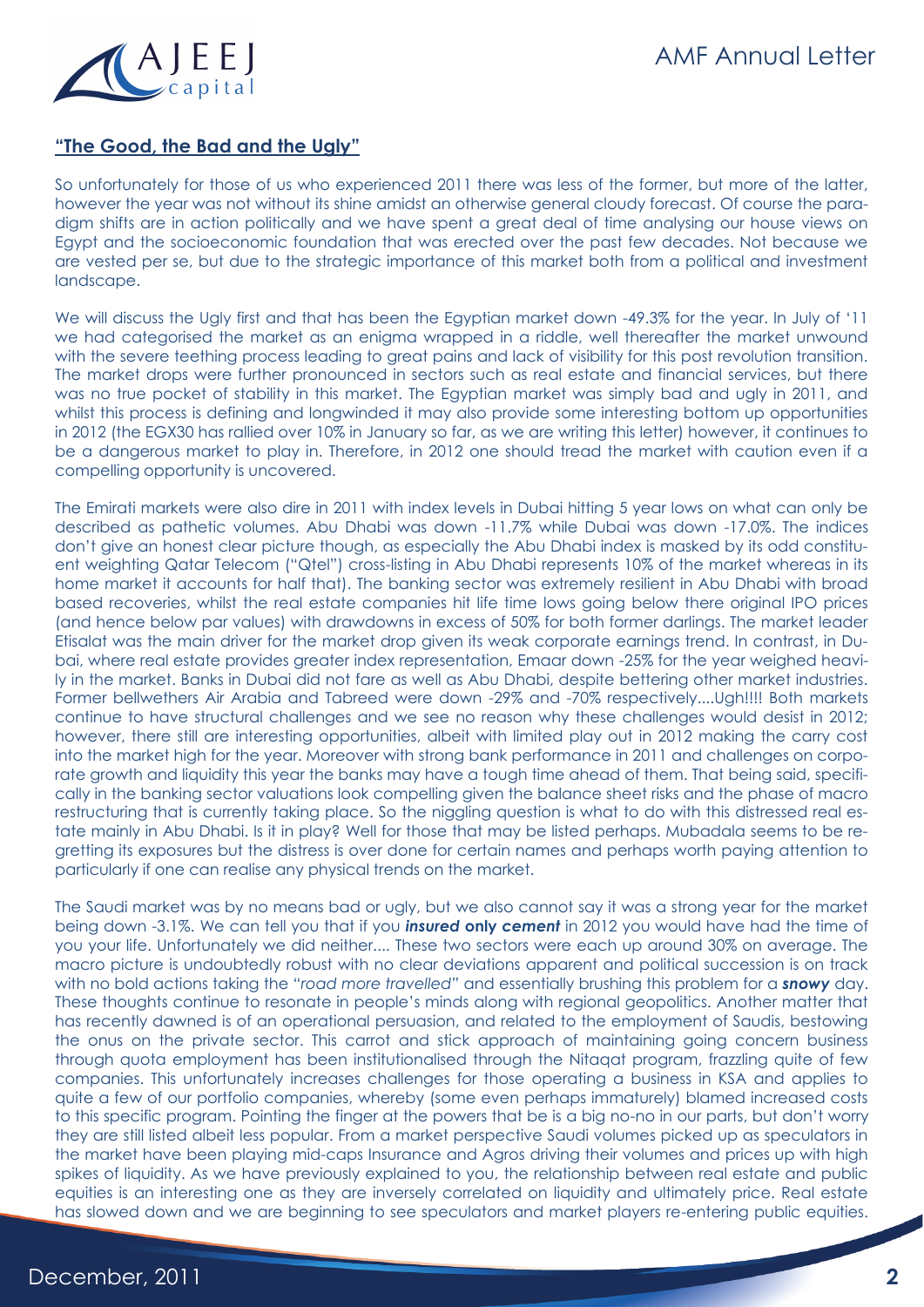

The players in the market have returned with strong velocity with volumes up 45% for the year in Saudi, and an average market daily turnover of USD 1.3 billion. So, keeping in mind that there is a real chance of the market opening up it could potentially be a very interesting year from the perspective of active players in our home market.

With Qatar expanding its role in the region and the world from trophy assets abroad to supporting democracies in the Islamic world, it confidence is bolstered as it continues to benefit from annuity income from its gas trains. Perhaps they go with the mantra that if you invest behind enough white elephants people's vision will blur towards grey. Therefore, the well funded VC structured country continues to invest for growth regardless of cost and often at the expense of institutionalisation. The desire to add depth in the market is clear with a drive to encourage midcaps to list; credit must be given to the carrots associated with the field of dreams. The market was indeed the only one that was positive for the year, up 1.1%, mainly driven by the banks which for the most part had extremely strong fundamental performances with QNB outdoing itself to become the region's most profitable bank (USD 2.1 billion) taking over its MENA rival Al Rajhi Bank by a thread. The valuations in Qatar are not stretched; however depth is a challenge for this market. We continue to like the market and despite having only one holding in it, we will look at increasing exposure to it upon weakness.

Lastly we thought it would be useful to reflect on our December 2010 newsletter in which we discussed the opportunity set and themes for 2011, and discuss the continuation of these themes moving forward in 2012. As market movements were not really categorised as Good the below reflects the lights of Good in an otherwise Bad or Ugly year.

| <b>Theme</b>       | 2011                    | <b>Discussion Newsletter Dec 2010</b>                                                                                                                                                                                                                                                            | 2012             | <b>Discussion</b>                                                                                                                                                                                                                                                                                                                                                                                                                                                                                                              |
|--------------------|-------------------------|--------------------------------------------------------------------------------------------------------------------------------------------------------------------------------------------------------------------------------------------------------------------------------------------------|------------------|--------------------------------------------------------------------------------------------------------------------------------------------------------------------------------------------------------------------------------------------------------------------------------------------------------------------------------------------------------------------------------------------------------------------------------------------------------------------------------------------------------------------------------|
| <b>Qatar Macro</b> | $^{\rm n}+^{\rm n}$     | Theme continues to have legs<br>and we will continue to over-<br>weight our convictions in the mar-<br>ket as yields provide a foundation<br>and growth creates appreciation.<br>Also optionality on MSCI EM inclu-<br>sion not factored.                                                        | $\alpha_{\pm} n$ | 2011 - It was a positive attribution for us playing mainly the<br>banking sector with QNB. So we felt good about this and it<br>played well for us. The best performing macro play for the<br>year was Masraf Rayan (45 %).<br>2012 - Thesis holds QNB is a rock but trying to find more<br>plays outside of banking. We feel slightly underexposed in<br>the portfolio but would expect to add to this theme during<br>the year.                                                                                              |
| <b>UAE Banks</b>   | $^{\rm n}\!+\!^{\rm n}$ | The theme will play a big role, but<br>it is more stock specific, we be-<br>lieve our holding continues to<br>exhibit strong performance and<br>with further confirmations on the<br>sector we could diversify along to<br>this sector with UAE banks.                                           | "N"              | 2011 – It was a positive attribution for us with ADIB on the<br>forefront playing well for the portfolio. Best performer was<br>ADCB (+35%) but given its current asset quality issues we<br>remained cautious on the name.<br>2012 – Neutral will continue to play this exposure through<br>the conviction in ADIB although not a ground breaking<br>year. Any further weakness on stock makes a good entry<br>point.                                                                                                         |
| <b>Saudi Banks</b> | $"N/+"$                 | Enhanced provisions to take on a<br>more normalised effect enhanc-<br>ing earnings, but tangible work will<br>be needed for balance sheet<br>growth. Positive on a 3 year basis,<br>but more signals of real life on<br>balance sheet need to be visible<br>for a serious exposure for the fund. | "N"              | <b>2011</b> – The banks were more of a N/- for the year. Our ex-<br>posure to SABB and BSF was essentially value neutral for<br>the portfolio<br>2012 - Unfortunately the drivers are not clear even with<br>balance sheet growth pressure on NIMs continues and<br>with no clear interest rate rise to benefit from unique liabil-<br>ity costing of banks not likely to play out big in the portfolio<br>in 2012, despite one possible conviction position which if<br>due diligence highlights opportunity we will size in. |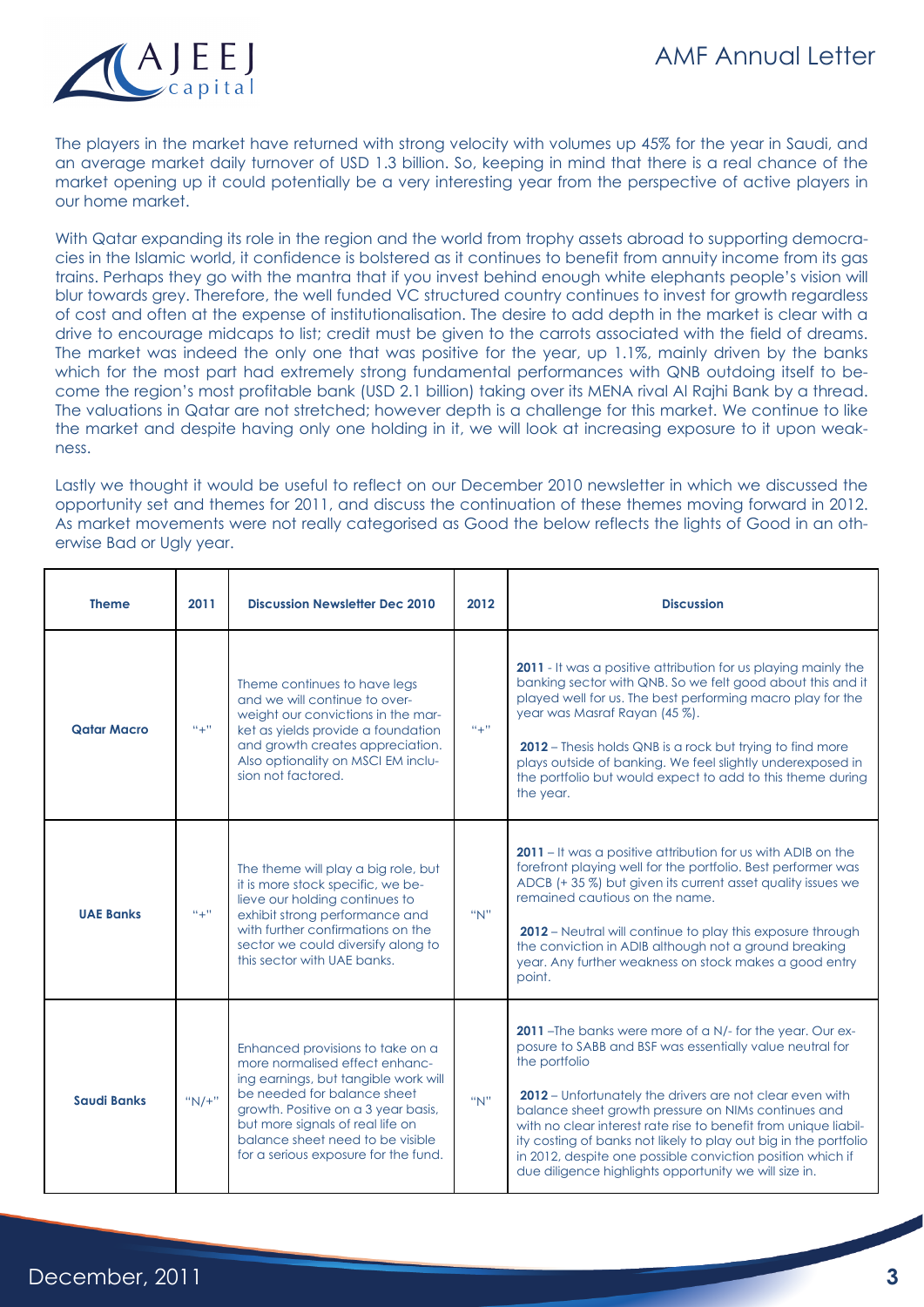

| <b>Theme</b>                         | 2011                  | <b>Discussion Newsletter Dec 2010</b>                                                                                                                                                                                                                                                                                                                                                                                                         | 2012     | <b>Discussion</b>                                                                                                                                                                                                                                                                                                                                                                                                                                                                                                                                     |
|--------------------------------------|-----------------------|-----------------------------------------------------------------------------------------------------------------------------------------------------------------------------------------------------------------------------------------------------------------------------------------------------------------------------------------------------------------------------------------------------------------------------------------------|----------|-------------------------------------------------------------------------------------------------------------------------------------------------------------------------------------------------------------------------------------------------------------------------------------------------------------------------------------------------------------------------------------------------------------------------------------------------------------------------------------------------------------------------------------------------------|
| <b>Fertilisers</b>                   | $\alpha_{\pm} \alpha$ | Where current prices lie on the<br>value chain of phosphates and<br>operational attainment, the mar-<br>ket will re-rate companies with<br>smooth operations. Moreover<br>don't be surprised to see addition-<br>al project announcements out of<br>a company like Maaden.                                                                                                                                                                    | $n + n$  | 2011 - Our exposure to this sector has played out nicely as<br>we were referring mainly to Maaden. Urea also played out<br>well as an industry but no direct exposure for us.<br>2012 – We continue to be + on Maaden and neutral on<br>balance of fertilisers. Maaden has many challenges but<br>the development of its overall portfolio and growth in min-<br>erals at current levels makes it an important part of our<br>portfolio.                                                                                                              |
| <b>Real Estate</b>                   | "N"                   | Too many pockets and there may<br>be some winners and losers in this<br>segment. The market however is<br>pricing in more distress particularly<br>in the UAE, not surprising given<br>physical market trends and lack of<br>institutionalisation of regulations<br>over the period. However into the<br>future and with more top down<br>clarity on both the regulatory and<br>physical market this sector will<br>bounce back in a big way. | $"$ -/N" | 2011 - We had no exposure whatsoever to real estate and<br>it played out negatively<br><b>2012</b> – There is value in the market but the realization<br>could take years and the dynamics unappealing. Given<br>this the level of distress is overdone on some companies,<br>so it is not beyond the realm of possibility of exposure on<br>unique opportunities as they arise with proper catalysts of<br>realisations associated with it.                                                                                                          |
| <b>KSA Infrastructure</b>            | $n - 1 + n$           | The next two years to shine are<br>companies benefitting from AR-<br>AMCO trickle down. Commodi-<br>tised infrastructure like cables<br>looks challenged although should<br>be better than 2010, but question-<br>able.                                                                                                                                                                                                                       | "N"      | 2011 - Increased demand was met with increased compe-<br>tition locally (private) and internationally. The perceived<br>ARAMCO play benefitted the pockets of our portfolio and<br>speculators played mid cap infrastructure particularly<br>around KSA Budget announcements. Price leading earn<br>out<br>2012 - Aramco is moving slowly and no real demand<br>coming through in the next 9 months but thesis holds. One<br>has to be patient with our Aramco counterparts.                                                                          |
| <b>Petchems</b>                      | $"N/+"$               | Some interesting valuations loom,<br>a sector not to be ignored.                                                                                                                                                                                                                                                                                                                                                                              | "N"      | 2011 - The sector was - for the year with a strong twist of<br>volatility. This was a positive attribution to the portfolio par-<br>ticularly due to our defensive exposure of product mix<br>within the sector.<br>2012 – We will continue to be underweight the sector and<br>with likely more downside to oil couples with weakening<br>demand across the Petchems product matrix slow. Unde-<br>served drawdowns on company specific stocks present a<br>good entry levels to add exposure to our intensive list of<br>companies which we follow. |
| <b>Domestic Retail</b><br><b>KSA</b> | "N"                   | The neutrality unwinds into the<br>future to being positive, but you<br>have certain growth companies<br>reaching maturity and others that<br>have risks to earn out and margin<br>where on the back of feedstock<br>volatilities                                                                                                                                                                                                             | $"N/+"$  | 2011 - Our selected companies played out well in retail.<br>Obviously Mobily was a disappointment however volatility<br>in the year allowed for some great entries to add expo-<br>sure.<br>2012 - Our exposure and play out in the sector will contin-<br>ue and it will continue to form an important constituent of<br>the portfolio many discoveries we are looking for in this<br>sector.                                                                                                                                                        |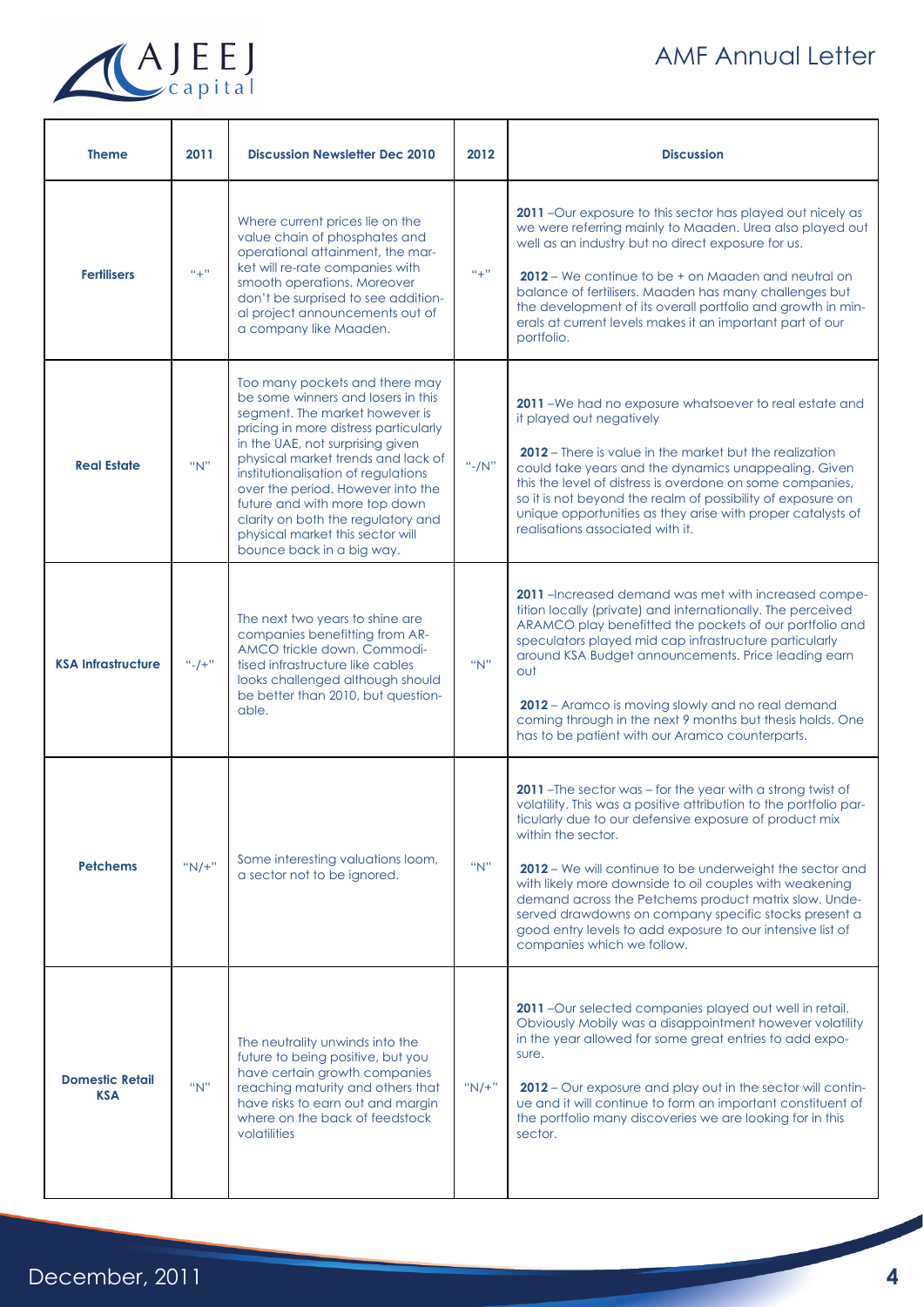

## **MENA - A Bastion of Stability**

#### *"The Chinese use two brush strokes to write the word 'crisis'. One brush stroke stands for danger; the other for opportunity. In a crisis, be aware of the danger - but recognise the opportunity." -John Fitzgerald Kennedy*

Many EM investors would not agree with the above title driven primarily by the political risk in the region. The reality is that political risk has been elevated in developed markets such as Europe and the US at the same time, albeit with a much different flavour. Therefore, it would be prudent to divide the region and assess risk accordingly. The irony of our claim does not escape up us by any means; however, we believe that this paradox is quite defensible. Moreover, with the bulk of our market miscategorised as frontier and the most important market unclassified the opportunity is not mainstream, but do remember that *"opportunities are seldom labelled"*.

2011, was a year where you merely picked your poison be it domestic, regional, global, natural or man made. With the contagion of the EZ sovereign debt crisis weighing heavily over investors' minds, financial markets everywhere suffered not so much by returns, but rather by the whiplash of volatility, detracting from the attractiveness of the equity asset class everywhere. According to ICI data, investors redeemed over \$140bln from equity based mutual funds during the year, and as they thinned out, volatilities kept on climbing as it was becoming increasingly simple to move the frail markets.

MENA had a particularly hairy start to the year with the advent of a socio-political renaissance, which left markets in disarray, albeit briefly; however, despite the hectic start, the balance of the year for the region's markets was, at best, uneventful. In fact while the world became increasingly focused on the troubles in Europe, concerned over the possibility of an over heating Chinese economy, or infuriated with infantile political brinkmanship in the US…the Middle East was inwardly focused for once, and took strides to improve its various frameworks covering the political, social or economic spectra.

The countries comprising the Gulf Corporation Council were rudely woken up by the Arab Spring to the realisation that economic and social reform was unavoidable. Saudi Arabia, the sleeping giant, finally stirred with King Abdullah announcing a reform package in March that was put in place partly to facilitate the trickle down and secondly the appease the general populace. Many critics since then have commented that for every step taken forward, an extra one has been taken back, so much so that the country seems to be river dancing in one spot for the most part. These reforms are double edged swords as they increase the welfare entitlement at a time when one should be encouraging the opposite. The cost though is stability through a direct transfer subsidy to the local citizens enjoying the greatest and most transparent form of a trickle down. The GCC's stability, assuming limited contagion from the Levant, seems to be under grasps for now, but there is no denying concerns of other neighbours around the peninsula north and south. In either case, the situation is fluid and one needs to keep a watchful eye, whilst steering along the course of increased institutionalisation and elevated governance; this in time will lead to the next phase of evolution for many GCC countries.

Understandably MENA over the past 4 to 5 years took a back seat to other frontier and EM markets, as most investors in the world were more comfortable with risks that they understood better, and from a relative value stand point the MENA story wasn't shining brightly enough to negate the comfort and risk factors; hence funds flooded into the BRICs.

Over the past 6 months however, the story has changed significantly in the favour of MENA, although the relative value story isn't that different from before (below are consensus forecasts for 2012 for the different regions globally):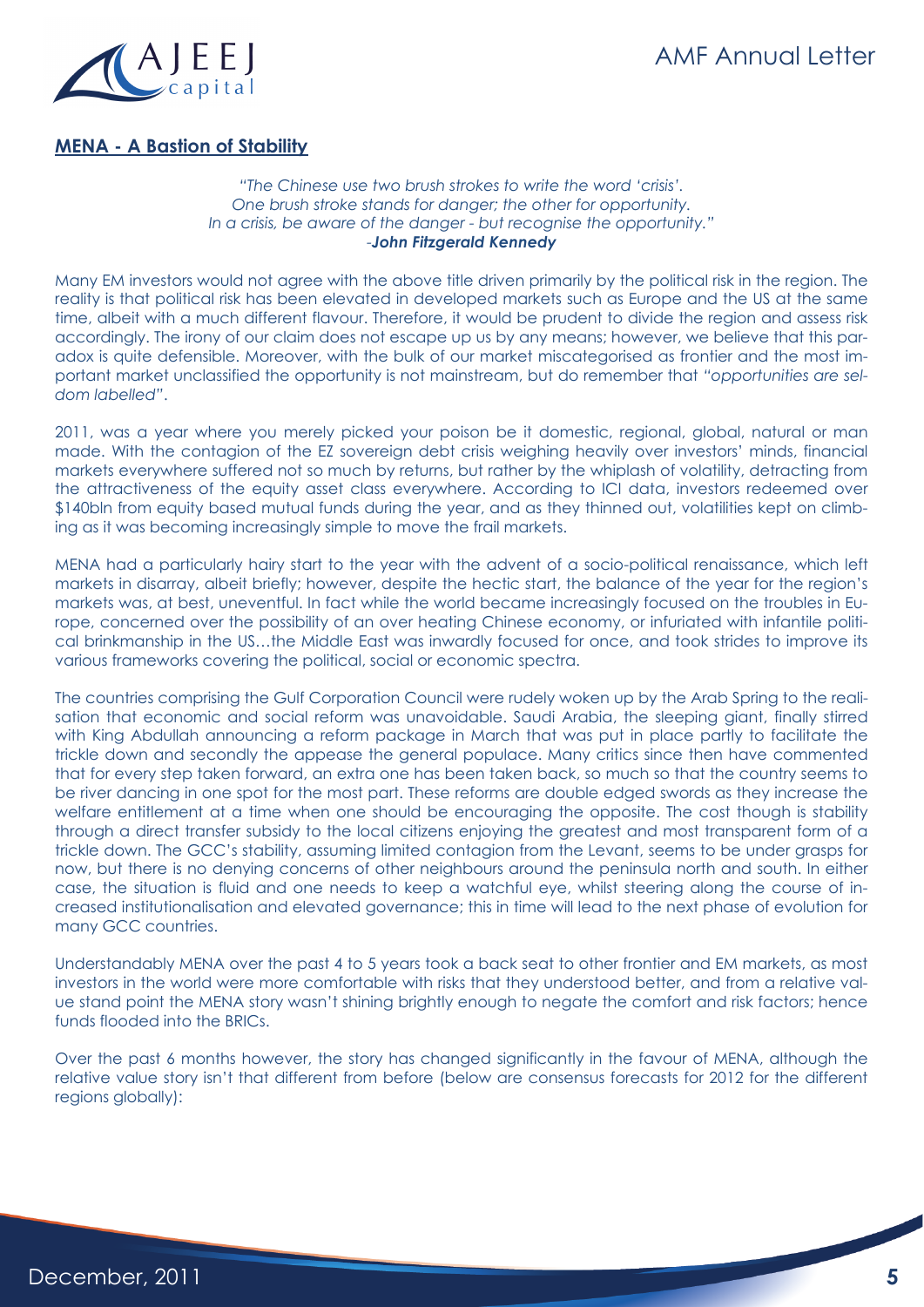

| <b>Forward Looking KPIs in 2012</b> | <b>EPS</b><br>Growth | Sales<br>Growth | P/E   | <b>PEG</b> | P/B  | P/CF  | EV/EB | <b>DivYld</b> |
|-------------------------------------|----------------------|-----------------|-------|------------|------|-------|-------|---------------|
| Middle East & Africa                | 83.01                | 21.3            | 11.17 | 1.55       | 2.4  | 12.64 | 8.05  | 4.67          |
| <b>GCC</b>                          | 59.69                | 41.41           | 10.8  | 1.9        | 1.75 | 6.72  | 8.11  | 4.75          |
| Asia Pacific (Developed)            | 47.4                 | 11.99           | 12.63 | 1.85       | 1.49 | 7.81  | 8.95  | 3.34          |
| Oceania                             | 44.47                | 22.43           | 11.45 | 2.6        | 1.94 | 8.47  | 9.53  | 5.14          |
| Asia Pacific (Emerging)             | 42.83                | 35.32           | 12.7  | 1.06       | 2.1  | 9.86  | 8.59  | 3.23          |
| <b>BRIC</b>                         | 41.53                | 32.05           | 11.6  |            | 1.9  | 8.93  | 7.83  | 3.4           |
| Asia Ex Japan                       | 40.61                | 25.62           | 12.39 | 1.43       | 2.12 | 9.27  | 8.99  | 3.64          |
| <b>Eastern Europe</b>               | 35.03                | 21.22           | 7.85  | 0.6        | 1.31 | 5.54  | 5     | 4.49          |
| Caribbean and Latin America         | 29.49                | 7.09            | 14.9  | 1.23       | 2.59 | 26.53 | 8.11  | 3.71          |
| North America                       | 25.86                | 11.29           | 15.12 | 1.58       | 2.77 | 10.04 | 9.72  | 2.4           |
| <b>Western Europe</b>               | 25.08                | 7.82            | 11.62 | 1.75       | 2.15 | 8.07  | 8.64  | 4.31          |
| Scandinavia                         | 19.88                | 7.18            | 12.99 | 2.02       | 2.7  | 9.16  | 8.49  | 4.2           |

*Source: consensus data gathered by Bloomberg as of Jan 2012*

Despite MENA not being the greenest region on the heat map, by no means is it the reddest either. In fact under most KPI headings the GCC/MEA regions tend to place in the top three regions globally. However, the major change today is the relative amount of risk on the table, both from the perspective of price action on the capital market as well as forward looking macro fundamental data.

| <b>Historical Volatility Heat Map</b> | 2005  | 2006  | 2007  | 2008  | 2009  | 2010  | 2011  |
|---------------------------------------|-------|-------|-------|-------|-------|-------|-------|
| <b>TADAWUL ALL SHARE INDEX</b>        | 24.91 | 48.96 | 21.86 | 37.53 | 25.09 | 14.16 | 17.27 |
| <b>QE</b> Index                       | 28.08 | 26.44 | 17.40 | 32.53 | 34.72 | 14.69 | 13.70 |
| <b>ADX GENERAL INDEX</b>              | 27.08 | 24.55 | 15.63 | 25.35 | 23.75 | 11.18 | 9.36  |
| <b>DFM GENERAL INDEX</b>              | 32.56 | 36.50 | 20.22 | 34.20 | 38.60 | 23.10 | 17.11 |
| EGX 30 Index                          | 26.82 | 31.48 | 16.84 | 35.11 | 32.97 | 21.42 | 28.98 |
| KUWAIT SE PRICE INDEX                 |       | 18.32 | 13.48 | 13.87 | 15.64 | 9.39  | 8.14  |
| DOW JONES INDUS. AVG                  | 10.40 | 9.73  | 13.53 | 32.31 | 23.99 | 15.66 | 18.76 |
| <b>S&amp;P 500 INDEX</b>              | 10.35 | 9.92  | 14.85 | 34.58 | 27.23 | 17.41 | 20.79 |
| FTSE 100 INDEX                        | 8.74  | 12.02 | 16.10 | 33.39 | 23.63 | 17.12 | 20.15 |
| <b>DAX INDEX</b>                      | 12.19 | 14.76 | 15.20 | 32.55 | 29.16 | 18.14 | 25.68 |
| CAC 40 INDEX                          | 11.05 | 14.15 | 16.37 | 35.38 | 27.33 | 22.51 | 26.25 |
| <b>NIKKEI 225</b>                     | 12.68 | 20.15 | 17.46 | 40.07 | 28.46 | 21.33 | 21.96 |
| <b>BRAZIL BOVESPA INDEX</b>           | 25.11 | 23.78 | 26.63 | 46.44 | 32.20 | 20.29 | 23.32 |
| <b>BSE SENSEX 30 INDEX</b>            | 16.78 | 22.94 | 23.71 | 42.94 | 34.02 | 15.92 | 20.52 |
| <b>MICEX INDEX</b>                    | 24.15 | 35.49 | 24.33 | 58.40 | 48.21 | 22.85 | 27.14 |
|                                       |       |       |       |       |       |       |       |
| S&P Pan Arab Comp                     | 15.47 | 24.96 | 10.28 | 21.37 | 13.53 | 7.52  | 9.14  |
| <b>MSCI EM</b>                        | 11.62 | 16.45 | 18.96 | 33.62 | 26.47 | 17.14 | 20.52 |
| <b>MSCI WORLD</b>                     | 7.92  | 9.50  | 12.05 | 26.83 | 22.85 | 16.00 | 19.45 |

*Source: consensus data gathered by Bloomberg as of Jan 2012*

The volatilities depicted above are in stark contrast to what one is used to seeing in MENA vs. the global peer group, with tepid regional fluctuations taking place despite the thin markets; a characteristic which in ironic contrast has been blamed for the increased volatilities in the West.

More importantly however, is MENA/GCC's ability to dislocate itself from current global concerns. At a time when developed governments around the world are pining for funds, the oil exporting nations of the GCC are awash with surpluses and boast record foreign reserves. In fact over the past decade aggregate current account surpluses for the GCC have increased threefold to nearly 1.5 trillion dollars, and with oil prices hovering around the USD 100 level, continued surplus is to be expected. Additionally, reserves are at levels that would allow expansionary fiscal budgets to be maintained whilst comfortably running deficits for years to come should oil prices decline.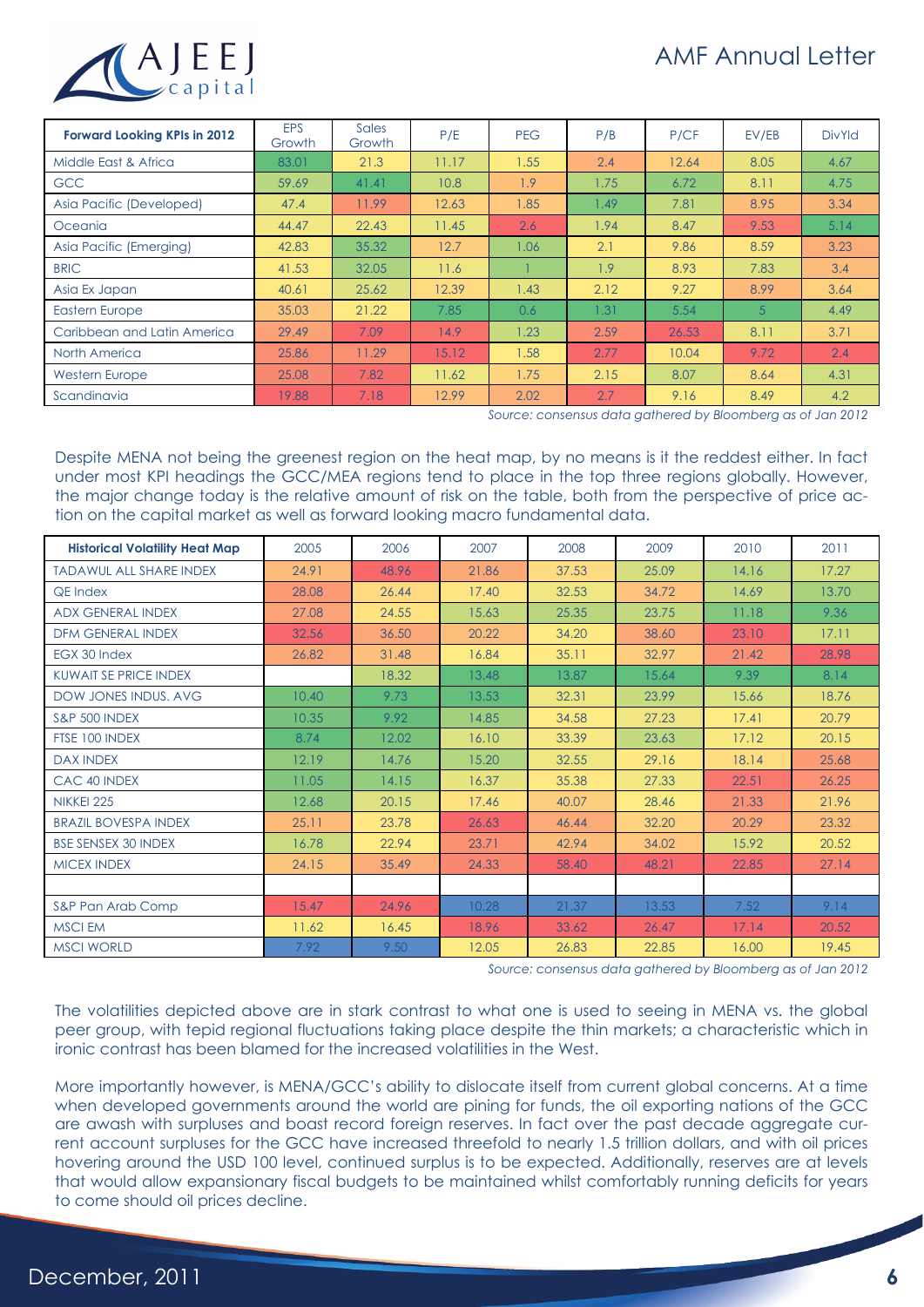

Perhaps counter intuitively, the socio-political situation in MENA supports the view that expansion will continue. Since the Arab Spring, many of the regions' governments have been forced to move into 2<sup>nd</sup> and 3<sup>rd</sup> gear, albeit reluctantly. The principalities and kingdoms of the Gulf saw that the trickle down of their oil wealth had to be expedited and its reach widened, increasing the level of equality in the new sociopolitical atmosphere.

| All figures stated as % of  | <b>Budget Balance</b> |         | <b>Current Account Bal-</b><br>ance |                | <b>Consumer Spending</b> |                | <b>Investment Spending</b> |                 |
|-----------------------------|-----------------------|---------|-------------------------------------|----------------|--------------------------|----------------|----------------------------|-----------------|
| <b>GDP</b>                  | 2011f                 | 2012f   | 2011f                               | 2012f          | 2011f                    | 2012f          | 2011f                      | 2012f           |
| <b>North America</b>        | $-8.5$                | $-6.5$  | $-3.1$                              | $-2.8$         | 2.7                      | 2.7            | 6.8                        | 8.2             |
| <b>US</b>                   | $-9.1$                | $-7$    | $-3.2$                              | $-3$           | 2.7                      | 2.7            | 7 <sup>1</sup>             | 8.8             |
| Canada*                     | $-1.7$                | $-1.2$  | $-2.1$                              | 0.4            | 2.6                      | 1.8            | 5.3                        | 3.6             |
| <b>Latin America</b>        | $-2$                  | $-1.8$  | $-1.5$                              | $-1.9$         | $\boldsymbol{6}$         | 5.7            | 11.1                       | 7.4             |
| Mexico                      | $-2.5$                | $-2$    | $-1.2$                              | $-1.6$         | $\boldsymbol{6}$         | 6.4            | 11.3                       | 5.2             |
| <b>Brazil</b>               | $-2.5$                | $-2.8$  | $-2.4$                              | $-2.8$         | 5.7                      | 5              | 11                         | 9               |
| Argentina                   | $-1$                  | 0.2     | 0.1                                 | $-0.1$         | $\overline{6}$           | 5.5            | 6.2                        | 6.1             |
| Chile                       | 0.9                   | 1.4     | $-0.9$                              | $-1.8$         | 7.1                      | 5.8            | 18.4                       | 15.2            |
| <b>Western Europe</b>       | $-2$                  | $-1.7$  | 0.1                                 | 0.3            | 1.1                      | 1.5            | 3.7                        | 4.6             |
| Eurozone                    | $-5$                  | $-4.2$  | $-0.3$                              | $-0.1$         | 1.1                      | 1.4            | 3.8                        | 4.9             |
| Germany                     | $-2.1$                | $-1.8$  | $\overline{5}$                      | 4.7            | 1.4                      | 1.6            | 6.8                        | 3.6             |
| France                      | $-6.4$                | $-5.4$  | $-1.9$                              | $-1.8$         | 1.5                      | 1.9            | 3.5                        | 5 <sup>5</sup>  |
| <b>Italy</b>                | $-4.4$                | $-3.7$  | $-3.6$                              | $-3.3$         | 0.8                      | 0.9            | 2.5                        | 3               |
| Spain                       | $-6.7$                | $-5.8$  | $-3.5$                              | $-3.6$         | 0.6                      | 0.7            | $-3.6$                     | 0.8             |
| <b>Other Western Europe</b> | 7.4                   | 6.1     | 1.5                                 | 1.8            | 1.3                      | 1.8            | 3.6                        | 3.8             |
| $UK^*$                      | 8                     | 6.2     | $-2.6$                              | $-2$           | 0.8                      | 1.8            | 1.4                        | 3.1             |
| Norway                      | $\overline{11}$       | 13      | 15                                  | 16.5           | $\overline{4}$           | 3.1            | 8.5                        | 7.2             |
| Sweden                      | 1                     | 1.5     | 6.7                                 | $\overline{6}$ | 3.2                      | 1.9            | 9.3                        | 6.7             |
| <b>EMEA</b>                 | $-2$                  | $-2.2$  | 1.3                                 | $-0.1$         | 4.6                      | 4.8            | 7.1                        | 8               |
| Hungary                     | $-1$                  | $-3.5$  | $-0.4$                              | $-0.7$         | 1.5                      | $\overline{2}$ | 2.8                        | 4.1             |
| Poland                      | $-6.7$                | $-6.2$  | $-3.4$                              | $-3.6$         | 3.5                      | 3.8            | 9                          | 5 <sup>5</sup>  |
| Russia                      | $-0.5$                | $-0.2$  | 4.7                                 | 3.1            | 5                        | 4.2            | 8                          | 10 <sup>°</sup> |
| Turkey                      | $-4$                  | $-3.6$  | $-7$                                | $-6.6$         | 3.5                      | 3.7            | 6.6                        | 2.9             |
| Ukraine                     | $-3.5$                | $-3$    | $-4.9$                              | $-10.1$        | $\overline{4}$           | $\sqrt{5}$     | $\overline{6}$             | $\overline{6}$  |
| Romania                     | $-4.5$                | $-3.2$  | $-5.8$                              | $-6.6$         | $\overline{2}$           | $\overline{4}$ | 5                          | 7.5             |
| <b>Non-European EMEA</b>    | $-1.2$                | $-2.4$  | 4.9                                 | 2.8            | 5.9                      | 6.4            |                            |                 |
| Egypt*                      | $-9.8$                | $-10.3$ | $-1.8$                              | $-2.3$         | $\overline{4}$           | 1.6            | $-19.2$                    | $-13.8$         |
| <b>Israel</b>               | $-3.2$                | $-3.4$  | 2.3                                 | 2.1            | 4.5                      | 3.5            | 6.8                        | 4.5             |
| Saudi Arabia                | 8.5                   | 3.2     | 22.9                                | 17.1           | $\overline{11}$          | 12             | 14                         | 17 <sup>2</sup> |
| <b>UAE</b>                  | 10.6                  | 10.4    | 11.8                                | 8.2            | 5.2                      | 8              | 6.2                        | 8.8             |
| South Africa                | $-4.7$                | $-4$    | $-4.2$                              | $-5$           | 2.9                      | 2.7            | 8.1                        | 8.5             |
| <b>Asia-Pacific</b>         | $-3.8$                | $-3.2$  | 2.2                                 | 1.9            | 3.5                      | 4.1            | 15.2                       | 14.9            |
| Japan                       | $-9$                  | $-8-$   | $\overline{2}$                      | 2.9            | $-0.1$                   | 0.4            | 2.2                        | 4.9             |
| Australia                   | $-2.8$                | $-0.8$  | $-1.7$                              | $-2.4$         | 2.6                      | 3.2            | 4.8                        | 7.9             |
| New Zealand                 | $-3$                  | $-2$    | $-5$                                | $-3$           | 1.5                      | 2.6            | $5\phantom{.}$             | 12.5            |
| Asia ex Japan               | $-2.7$                | $-2.2$  | 2.4                                 | 1.9            | 6.8                      | 7.5            | 18.4                       | 16.9            |
| China                       | $-2$                  | $-1.7$  | 3.7                                 | 2.6            | 9.4                      | 9.3            | 21.5                       | 19 <sup>°</sup> |
| Asia ex Japan & China       | $-3.3$                | $-2.6$  | $\mathbf{1}$                        | 1.2            | 5.1                      | 6.2            | 5.5                        | 6.9             |
| Hong Kong                   | 2.3                   | 3.1     | $7.5\,$                             | 9.4            | 6.6                      | 5.4            | 6.9                        | 2.1             |
| India*                      | $-5$                  | $-4.2$  | $-2.9$                              | $-2.5$         | 7.1                      | 8.2            | 8 <sup>°</sup>             | 10 <sup>°</sup> |
| Indonesia                   | $-1.9$                | $-1.7$  | 1.6                                 | 1.5            | 5.1                      | 5.1            | 10 <sup>°</sup>            | 10 <sup>°</sup> |
| Malaysia                    | $-3.2$                | $-2$    | 12.4                                | 12.7           | 7.1                      | 6 <sup>1</sup> | 6.5                        | 5.2             |
| Philippines                 | $-3$                  | $-2.5$  | 6.2                                 | 5.4            | 5.8                      | 5.6            | 8.5                        | 8               |
| Singapore                   | 0.5                   | 0.7     | 21.9                                | 24.2           | 3.9                      | 5.5            | 4.5                        | 6 <sup>1</sup>  |
| South Korea                 | $-2$                  | $-1.8$  | $\mathbf{1}$                        | 0.6            | 2.9                      | 4.2            | 1.7                        | 2.9             |
| Taiwan                      | $-2.7$                | $-1.1$  | 5.5                                 | 4.7            | 4.1                      | 4.4            | 6.4                        | 5.5             |
| <b>Thailand</b>             | $\mathbf{-}1$         | $-0.6$  | 5.1                                 | 5.8            | 3.5                      | 5 <sup>1</sup> | 5 <sup>1</sup>             | 5.8             |
| Vietnam                     | $-4.8$                | $-4.5$  | $-6.9$                              | $-5.7$         | 5.7                      | 6.3            | $\overline{4}$             | 6.8             |

*Source: consensus data gathered by Bloomberg as of Jan 2012*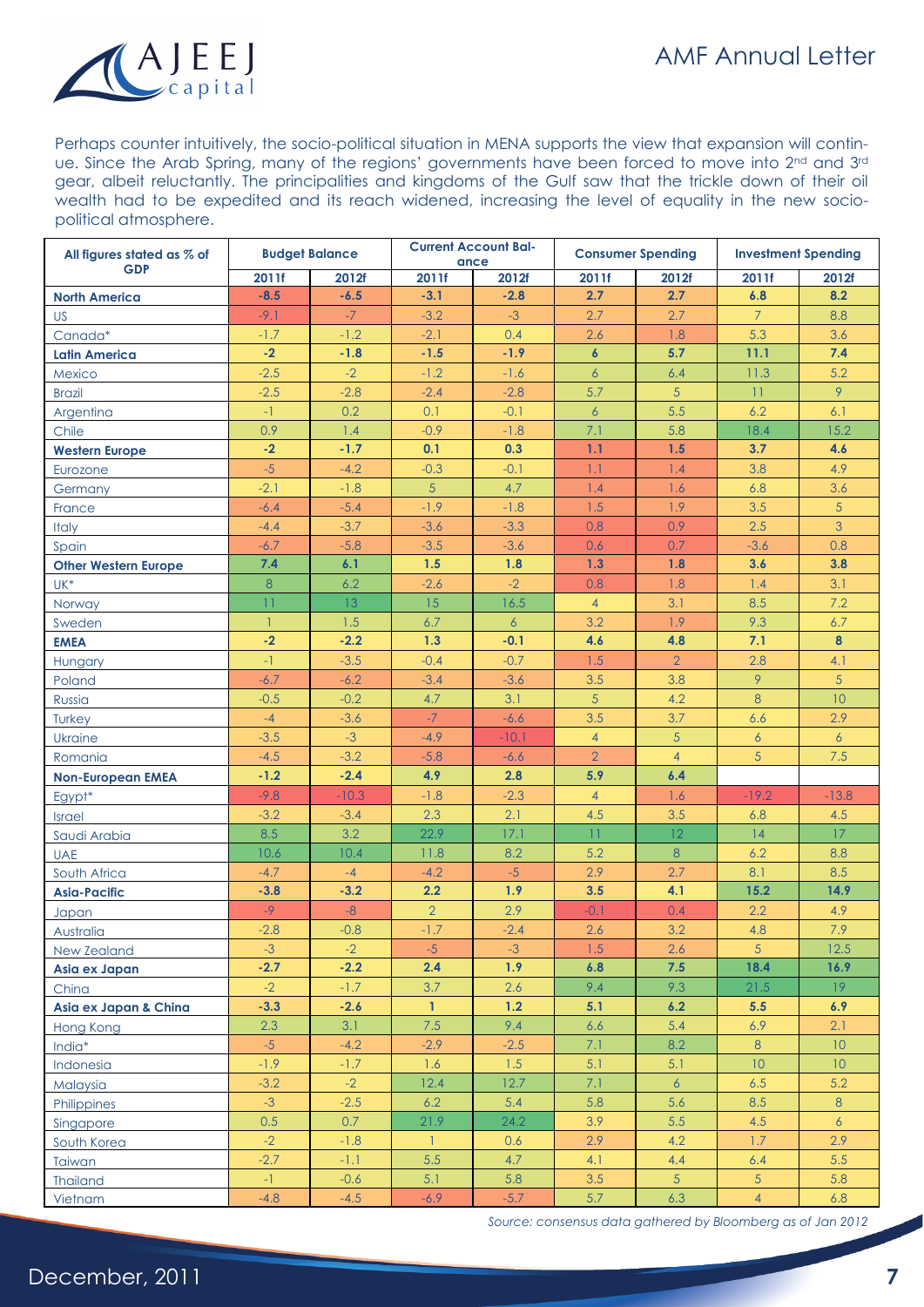



In addition to all of the above the MENA/GCC region continues to play host to a very well capitalised banking sector, albeit one that is overly conservative at times, but nonetheless one which has had very limited exposures to European debt. The banking sector dynamic coupled with the monetary peg to the dollar, continues to reaffirm MENA's potential to withstand spill-over from further deterioration in the Eurozone.



#### **Banks' Tier 1 Ratios (2011e)**

So just to recap, MENA with specific greater focus on the GCC from a relative value perspective, looks to be one of the more attractive regions globally, consistently coming second only to Eastern Europe according to analysts' consensus. However, unlike Eastern Europe, it is relatively dislocated from Eurozone concerns. Moreover, with the current shape of balance sheets for the oil exporting nations in the region, coupled with a reinvigorated drive for reform, expansionary budgets and investments from both the public and private sectors are set to continue for years to come, regardless of global uncertainties that may come to play in 2012 and beyond.

*Source: Morgan Stanley*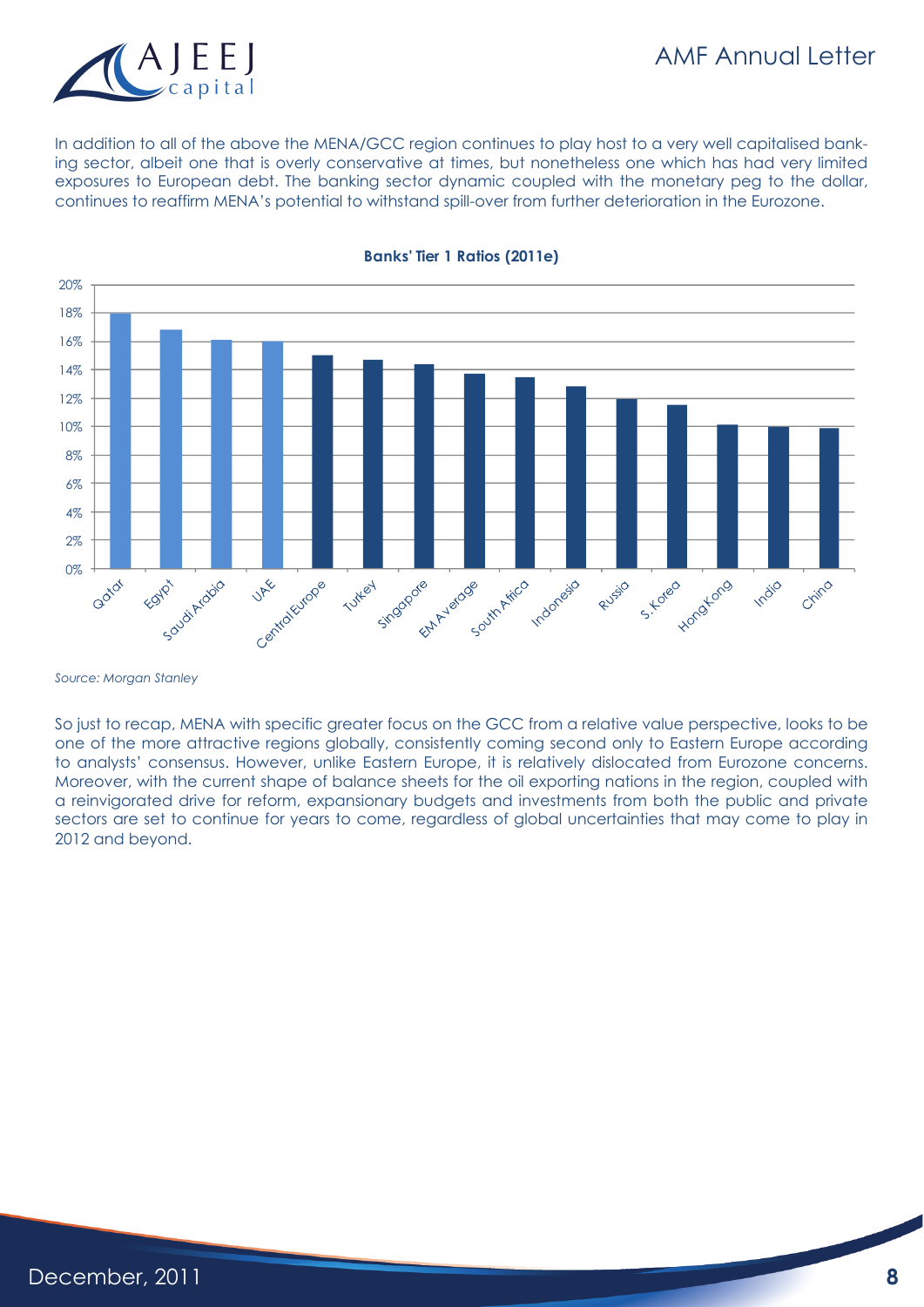

### **Tidbits -The Lighter & Darker Sides of MENA:**

- In an effort to highlight the plight of the common Saudi family vis-à-vis the economic state of the country and supposed unfairness of new government aid programs being implemented, a ludicrous albeit sadly true story gained notoriety a few weeks ago. An unnamed Saudi man offered to sell his son for 20mln dollars on facebook. Allegedly, he was short on funds needed to feed his mother and his sister, after the government had forced him to shut down the illegal bail bondsman business he was running. Adding insult to injury, given that he was over 35 he did not qualify for Hafez, the new government aid program for the unemployed.
- A Mufti/Sheikh came out and publicly declared that it is sacrilegious for women to work as sales persons in lingerie stores! A gutsy proclamation, especially after the king had explicitly stated that they should and will take on this specific sales role, after a sustained outcry from women living and shopping in Saudi over the past few decades, regarding the absurdity of male staff selling lingerie in what is arguably the most conservative country in the world.
- A member of the Shoura council in Saudi put forward a proposal to increase the Saudi's status of being a welfare state to new heights. He proposed that all Saudi citizens regardless of the age, sex or occupational status receive a fixed monthly stipend from the government. Let's do the quick maths here: 22 million Saudi nationals receiving USD 1000 per month (that's probably the range of stipend he had in mind we think) equates to USD 264 billion. Or to put it into context over half of the country's foreign reserves. Even if one assumes the stipend is as little as SAR 500 per month, that still equates to USD 35 billion, more
- Qatar's audacity seems to be growing. With seemingly limitless political cojones, not caring who they piss off in the process, Qatar took it upon itself to quite literally redraw the MENA map recently. During the Arab Games which were hosted in Doha in December, officials supplied country maps that have defined Morocco without the disputed Western Sahara, and defined Palestine not using the 1967 borders, a commonly excepted practice, but rather squeezed the reach of its borders to account for annexed settlements.
- Amongst the plethora of fines dished out the CMA recently, some were fair and some displayed a penchant for the pedantic. An example of the latter was a SAR 50k fine levied on Bank al Bilad for not declaring in their annual report which corporate governance issues they now have complied with...the irony.
- Not to be outdone by Dubai, Qatar is apparently aiming to be listed as many times in the Guinness Book of World Records regardless of the cost. A display that is being hailed as the biggest ever daytime fireworks show took place in Doha in December. It was designed and staged by Chinese artist Cai Guo-Qiang, the same artist who created the display for the opening ceremony of the Beijing Olympics. Unlike the Olympics' display, the Doha extravaganza used explosives normally used by the military as anti-missile decoys. The cost of the display was not disclosed, but one can assume fiscal prudence was never on the agenda; it was funded in full by the Qatar Museum Authority.
- Mickey Mouse's Revenge: In one of the strangest twists of the continuing story of the Arab Spring, and specifically the revolution in Egypt, Naguib Sawiris, Egypt's richest man and arguably its most famous Coptic Christian, is to appear in court for blasphemy charges early next month. This is a revisit of a story that came out earlier in 2011 after much of the public demanded that he be reprimanded for tweeting a satirical cartoon of Mickey and Minnie dressed as conservative Muslims. Although this tweet may have been of poor taste, we believe (and everyone we have spoken with agrees) that a asinine basis for a trial. This is a very concerning and frightening case of how a minority can be oppressed under a true democracy. Had it not been for the 5 Copts appointed by General Tantawi to the People's Assembly over the weekend, Egypt's second largest religious group would have most likely had no representation in the country's new parliament.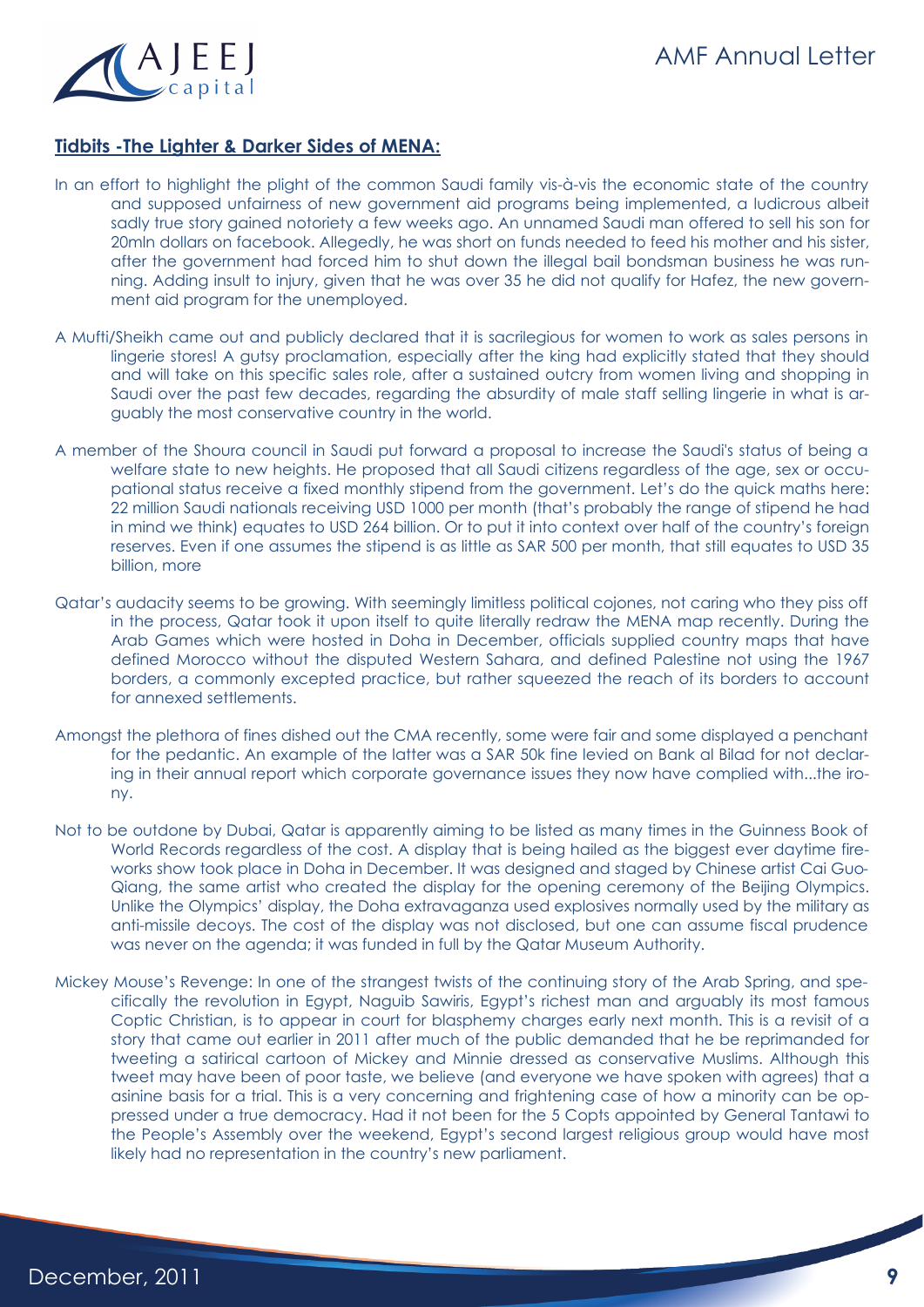

#### **Portfolio and Markets Review**

**This section is available for current investors only**

#### **Ajeej MENA Fund Historical Performance**

| Annual Returns | 2007  | 2008     | 2009  | 2010  | <b>2011 YTD</b> | Since Incep-<br>tion |
|----------------|-------|----------|-------|-------|-----------------|----------------------|
| AMF%           | 25.7% | $-47.4%$ | 16.1% | 6.6%  | 6.3%            | $-12.9%$             |
| S&P Pan Arab % | 23.5% | $-51.6%$ | 13.6% | 11.4% | $-12.7%$        | $-34.1%$             |

| 2011 Monthly            |          |         | M     |         | M       |         |         |         |         |       | N.      | D       |
|-------------------------|----------|---------|-------|---------|---------|---------|---------|---------|---------|-------|---------|---------|
| <b>AMF NAV</b>          | 78.8     | 73.7    | 81.0  | 87.9    | 89.2    | 89.1    | 88.5    | 84.3    | 84.8    | 85.3  | 83.3    | 87.1    |
| AMF <sub>%</sub>        | $-3.9\%$ | $-6.4%$ | 9.9%  | 8.4%    | 1.5%    | $-0.1%$ | $-0.7%$ | $-4.7%$ | 0.5%    | 0.6%  | $-2.3%$ | 4.6%    |
| <b>S&amp;P Pan Arab</b> | 703.6    | 664.0   | 693.0 | 707.1   | 701.0   | 684.5   | 666.5   | 636.6   | 631.9   | 644.7 | 627.1   | 639.1   |
| $S\&P$ Pan Arab $\%$    | $-3.9\%$ | $-5.7%$ | 4.4%  | $1.9\%$ | $-0.9%$ | $-2.3%$ | $-2.6%$ | $-4.5%$ | $-0.7%$ | 2.0%  | $-2.7%$ | $1.9\%$ |



**Country Allocations December 2011**

#### **Sector Allocations December 2011**



#### **Top 5 holdings in the Ajeej MENA Fund**

**This section is available for current investors only**

| Ajeej MENA Fund                                            | December-2011 |
|------------------------------------------------------------|---------------|
| <b>Monthly Return</b>                                      | 4.62%         |
| <b>Return YTD</b>                                          | 6.28%         |
| Return Since Inception                                     | $-12.89\%$    |
| Annual Volatility (on NAV)                                 | 8.05%         |
| Sharpe Ratio Absolute                                      | 2.36          |
| Alpha Benchmarked on S&P Pan Arab Composite YTD            | 19.02%        |
| Value at Risk (VaR) - 95% (for the monthly holding period) | 4.02%         |

Disclaimer: This document is provided for information purposes only and is not an offer or solicitation of an offer to buy/sell the securities/instruments mentioned or an official confirma-<br>tion. Ajeej Capital may deal as Unless indicated, these views are the authors' and should not be used to impact any investment decisions. We do not represent this is accurate or complete information and we may not update this. Past performance is not indicative of future returns. No responsibility or liability whatsoever will be accepted by Ajeej Capital for any actions taken based on this trans-<br>mission. This communication is s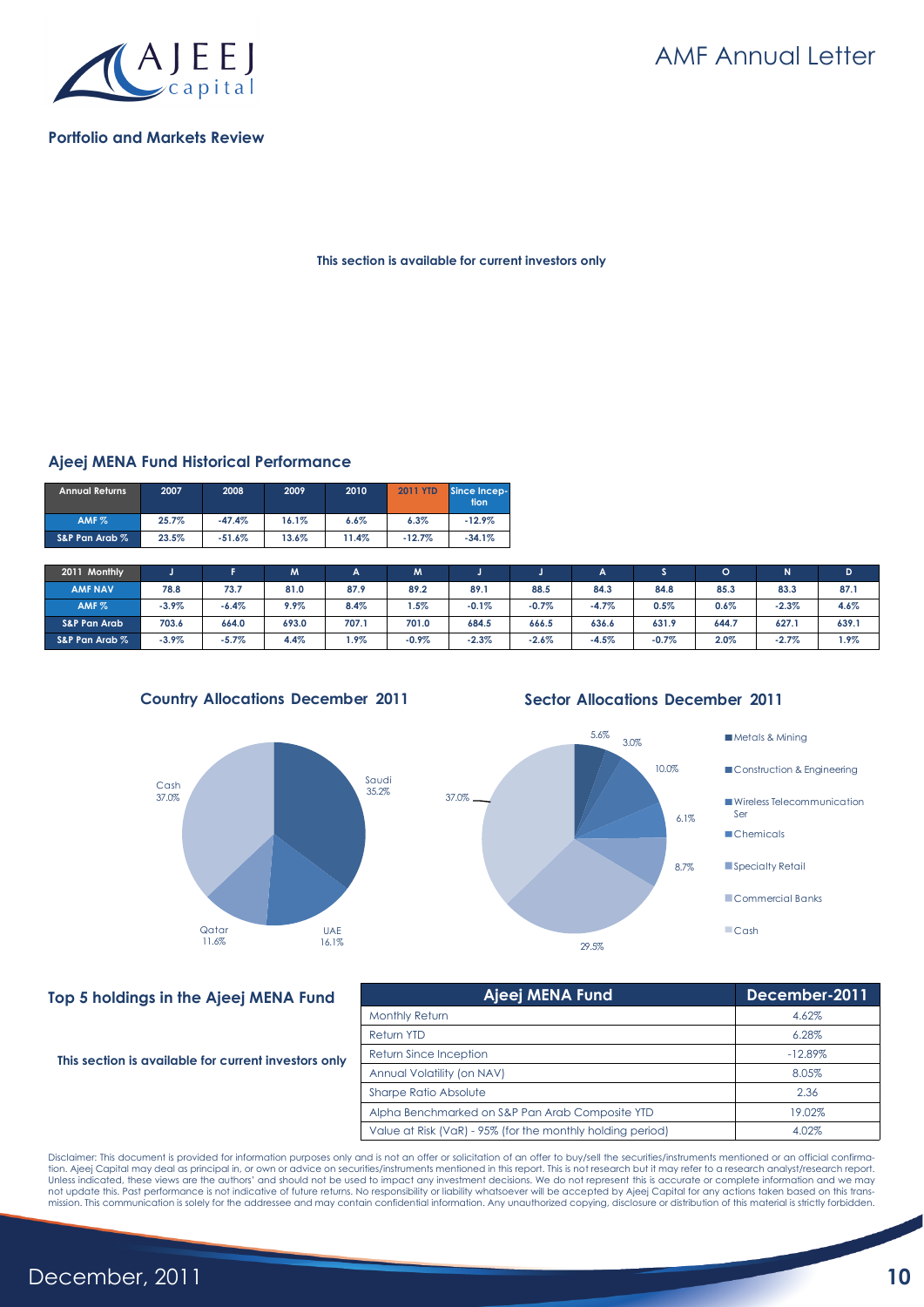

Although we're not currently invested in Egypt, there is no denying the importance of what has taken place over the past year. We have included our views on the state if affairs as a brief supplement, providing a little more detail than prior letters.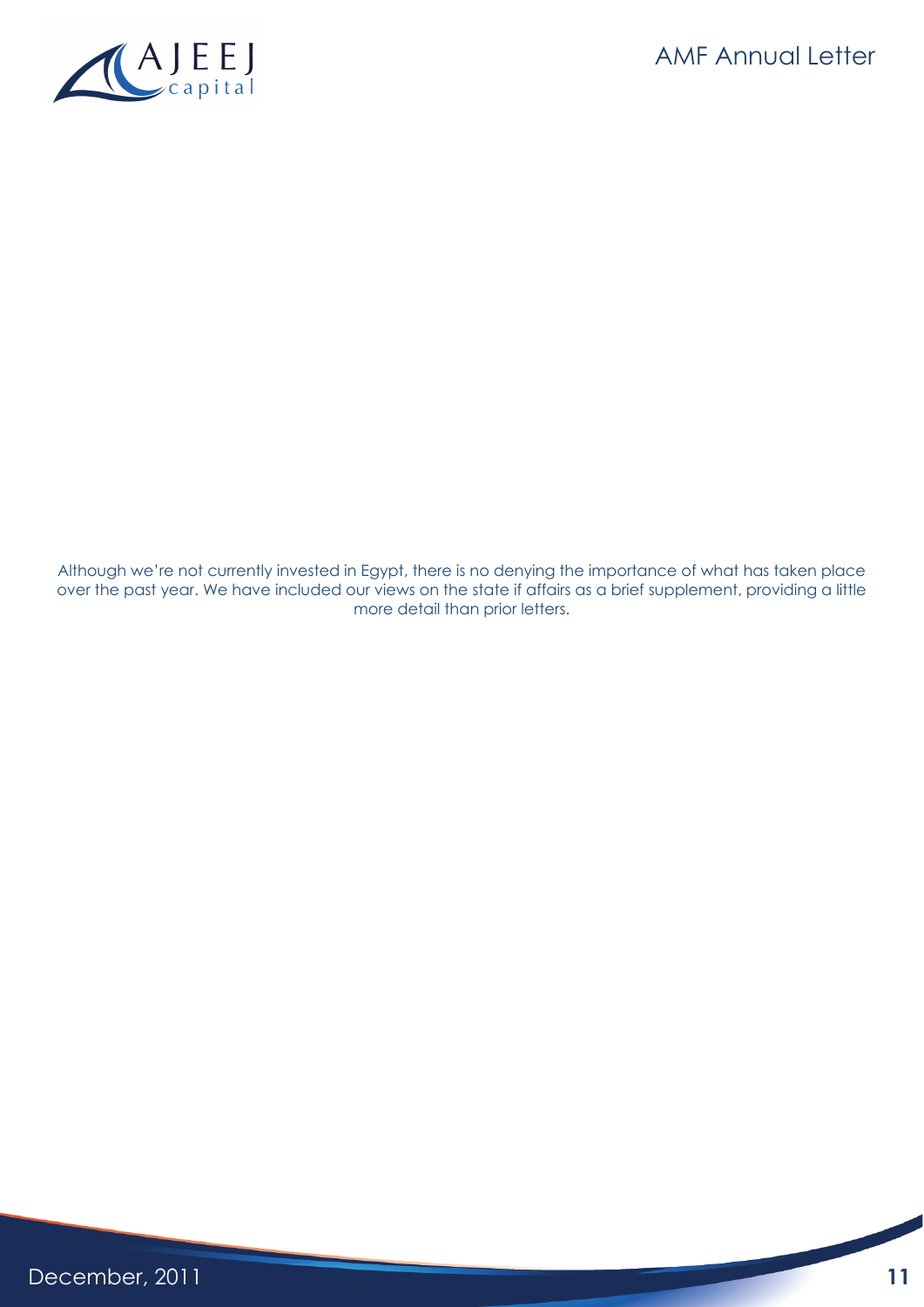

## **Egypt's Nile Delta: A Fertile Land for Revolution**

*"You can never have a revolution in order to establish a democracy. You must have a democracy in order to have a revolution."* -**G. K. Chesterton**

The Mubarak era in Egypt began in October 1981, following the assassination of President Anwar Sadat by Islamist radicals. His reign ended nearly 30 years later on February 11, 2011 following 18 days of unprecedented mass demonstrations. In the year since, Egyptians conducted a vigorous (and sometimes violent) public debate over the political and economic and social future of their nation.

In the messy struggle for power and influence since February 11<sup>th</sup>, the Muslim Brotherhood and various Salafist groups appear victorious for now, at least in the political sphere, where together they will hold 72% of the seats in Egypt's lower house of parliament. It is important to note that their common claim to Islam and moral rectitude aside, the two parties (Freedom and Justice Party – affiliated with the Muslim Brotherhood, and Noor Party – affiliated with the Salafists) are by no means natural allies due to their differing bases of support and competing claims of religious legitimacy.

We expect that as histories of the Mubarak era are written, the fact that 30 years of repression under Mubarak transformed Egypt's Islamist movement from a radical and violent assassinating fringe into not one, but two (!) viable and organised political movements is an outcome that many will see as one of those peculiar ironies that litter human history and provide great material for novelists and historians alike.

That the roots of the Islamist parties' current success grew and spread during the 30 years of Mubarak's rule is not surprising. We are sceptical of those commentators who have reacted with shock to the electoral success of the conservative Salafist parties in particular. As the early 20<sup>th</sup> century satirist Karl Kraus (not to be confused with the eponymous 18<sup>th</sup> century theologian) put it: "When a culture feels that its end has come, it *sends for a priest*."

This is effectively what happened in Egypt during the Mubarak era as people moved from mourning the loss of Pan-Arabism into their separate pursuits: crony capitalism and Amr Khaled (Egypt's moralising version of Dr. Phil) for the wealthy, the clean-cut earnestness of the Muslim Brotherhood for the petit bourgeoisie, and the fiery populism and apocalyptic visions of the Salafists for the poor.

The growth in the percentage of the population sympathetic to the Muslim Brotherhood or the Salafists during the Mubarak era is well documented in academia, and was a popular topic of conversation in Cairo over the past decade amongst the chattering (and disapproving of this tendency) classes. One metric used to describe this trend towards religiosity (as symbolised by the wearing of headscarves and beards) was popularised through a series of photographs which went viral a couple of years ago. The photos depict the graduating classes from Cairo University over a period of nearly 5 decades. The photos simultaneously document the religious awakening experienced by the middle classes and the changing composition of the students at Egypt's public universities. Although many members of the elite of Mubarak's generation attended public universities, their children (and grandchildren) primarily attend expensive private schools, further widening the gap between wealthier liberal society and an increasingly religious lower and middle class: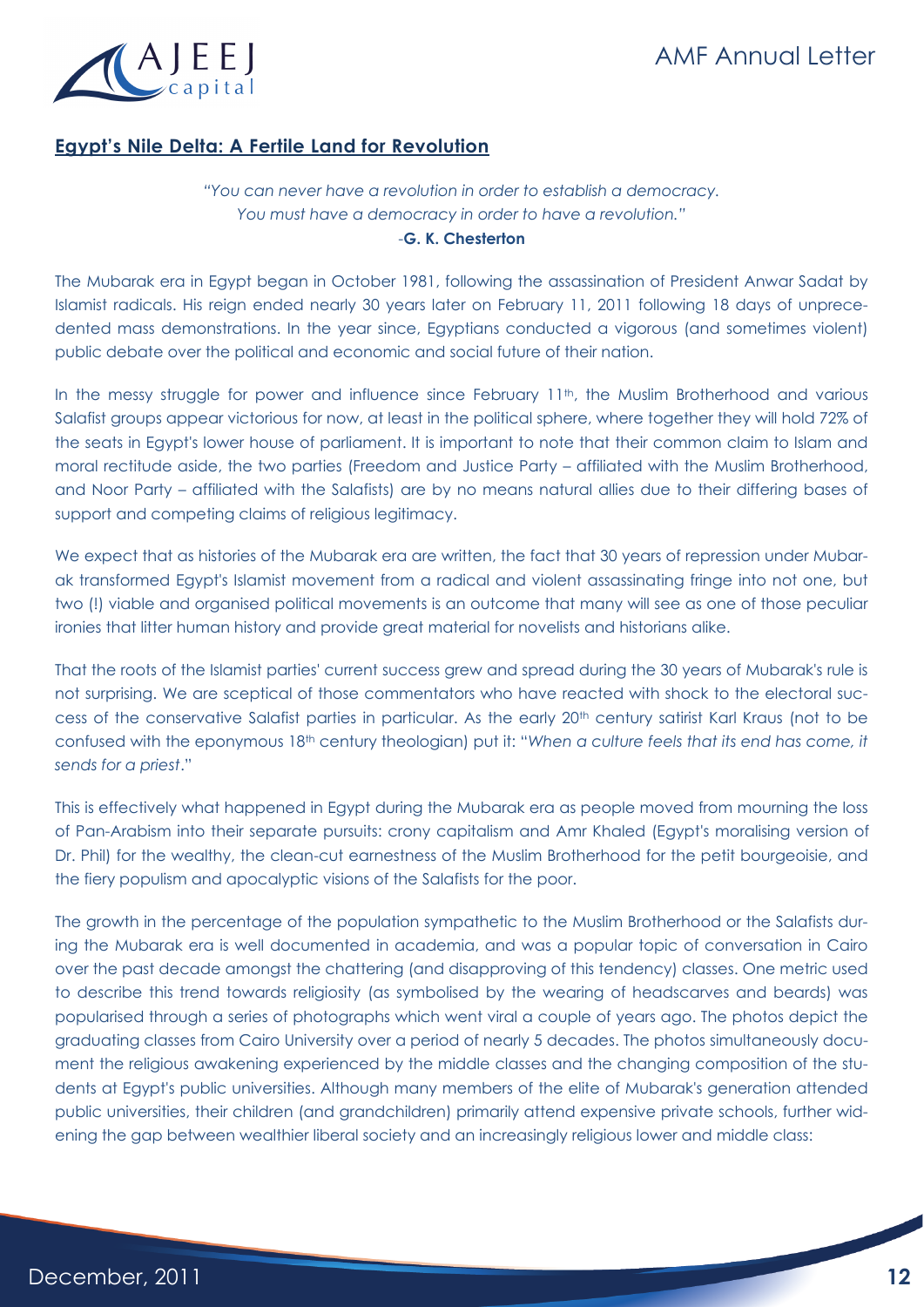





1959 1978



1995 2004

During the three decades that Mubarak presided over Egypt, the country maintained its reputation as a centre of stability in an otherwise volatile region. For the first twenty years of Mubarak's rule, this vaunted stability came at the expense of economic vitality, as economic development placed a distant second to security until the lack of economic development itself became a security issue (*few of the young people who thronged Tahrir Square had fulfilling or even full time jobs – leaving them plenty of time and energy to protest*).

The regime headed by Mubarak was by no means an originator of competent technocratic thought, but rather consisted of savvy military leaders dedicated to sustaining their grip over the country by using a neat mix of soldiers and secret police to pacify any ripples of discontent. Indeed the large scale privatisation of industry and the appointment of competent technocrats to ministerial positions that are the hallmarks of Mubarak's final decade in office are best viewed as an attempt to secure the position of the regime via improvements in standards of living (ala China) rather than rational economic policy. Whether by accident or design, the regime's belated embrace of market efficiency shifted Egypt's economy into high gear, and after 2004 Egypt became one of the go-to emerging markets in the world and a magnet for foreign direct investment.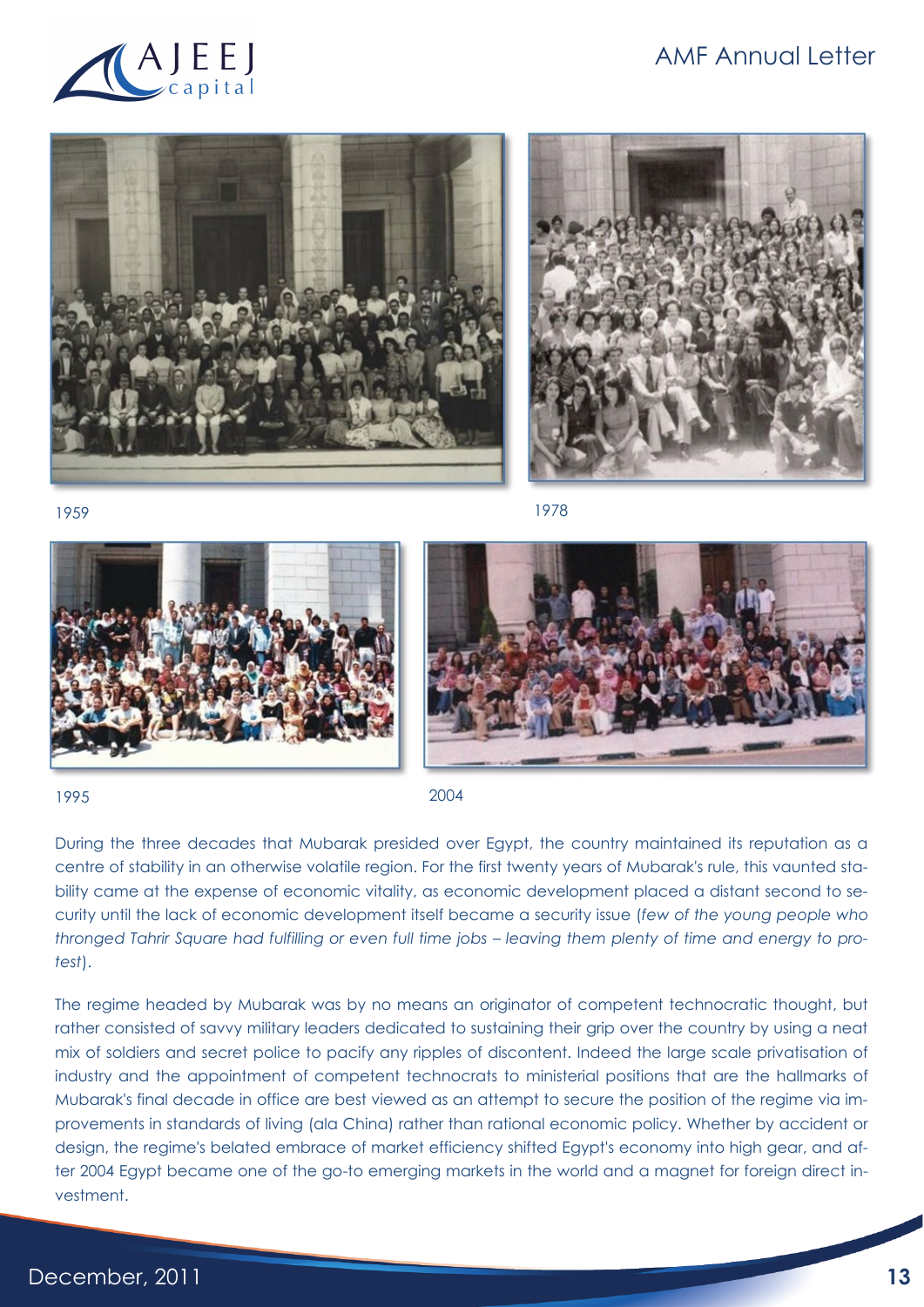

Unfortunately for President Mubarak, his shift towards the free market fell short of preventing last year's revolution because (as has been much publicised) a number of the technocratic ministers appointed to shepherd Egypt's economy into the modern era proceeded to rob the country blind. Despite these depredations, the technocrats ultimately added value to and reinvigorated an otherwise stagnant economy. Indeed, the middle class youth who helped spark the revolution via social media are largely the product of the wealth produced by the technocrats' reforms, but the incomplete nature of those reforms and the truncated trickle-down of economic benefits fomented discontent rather than the security that the regime sought.

The uneven and unequal process of development in Egypt over the past 6 or 7 years was in fact quite well illustrated by Cairo traffic during the time, as two of our team members resident in Cairo from 2006 – 2008 can attest:

- There were ever more Porsche Cayenne Turbos terrorising other motorists on the road, despite the \$500k price tag due to import duties.
- On the other hand, there was a large increase in the number of inexpensive Korean cars which were finally made affordable to the middle class after the introduction of car loans.
- Lada and Fiat 128 taxis were decommissioned in favour of cleaner and newer Daewoo and Hyundai taxis. This initiative was sponsored and promoted by the government for the benefit of everyone, especially, of course, the ultimate owners of the Daewoo and Hyundai franchises who were close to the regime's technocrats.
- New highways connecting the rich suburbs of Cairo to the summer beach homes of the affluent on the Mediterranean and Red Sea coasts were built, bypassing increasingly poorer slums on the outskirts of the city (and redirecting funds from the more critical infrastructure needs of Egypt's cities).
- Enormous tracts of land were allocated by the government to build more spacious and affordable housing for Egyptians. Unfortunately, Egyptians who qualified for these units were unable to continue their jobs in the central parts of Cairo since no public transportation connected their new homes to the jobs that they needed in order to pay for them.

These very visible economic imbalances in conjunction with the regime's increasing disinterest in even the appearance of a working electoral system and increased reliance on police violence and intimidation set the stage for the toppling of Mubarak. While Tunisia's successful overthrow of President Ben Ali certainly impacted Egypt's revolution, the murder of Khaled Said by Egyptian police in June 2010 and Egypt's rigged parliamentary elections in November 2010 definitely set the stage for the toppling of President Mubarak.

Throughout its rule, the Mubarak regime based its legitimacy both domestically and internationally on the twin pillars of stability and economic development even as it presided over the fragmenting society eloquently illustrated in the Cairo University pictures. That both stability and economic development came in the end to mean little more than a government of, by, and for the Mubarak regime rather than the Egyptian populace was likely Mubarak's downfall, although we would argue that the underlying structure of the regime remains firmly in place.